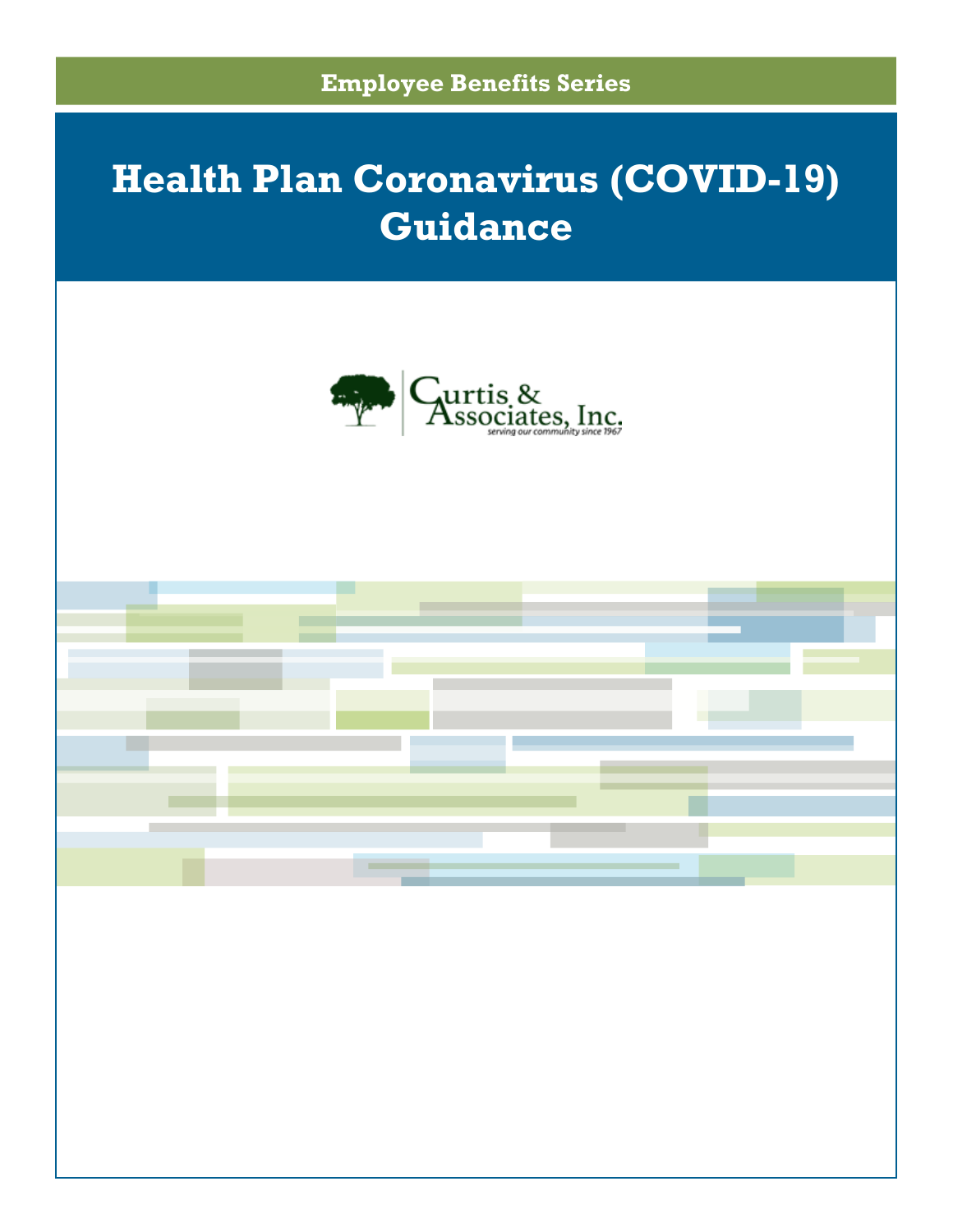To facilitate the nation's response to the coronavirus (COVID-19) pandemic, federal agencies have published guidance for health insurance issuers and group health plans regarding their compliance with certain Affordable Care Act (ACA) provisions and other Internal Revenue Service (IRS) requirements. The following provides a general overview of this guidance.

## **HEALTH PLANS MUST PROVIDE FREE COVID-19 TESTING**

#### **Overview**

On March 18, 2020, President Trump signed the second coronavirus relief measure into law – the Families First [Coronavirus](https://www.congress.gov/116/bills/hr6201/BILLS-116hr6201enr.pdf) Response Act (Act). Effective immediately, the Act requires group health plans and health insurance issuers to cover COVID-19 testing without imposing any cost sharing (such as deductibles, copayments or coinsurance) or prior authorization or other medical management requirements.

### Coverage Mandate

This coverage mandate applies to the following health plans and issuers, regardless of grandfathered status under the Affordable Care Act (ACA):

- All fully insured group health plans
- All self-insured group health plans
- Health insurance issuers offering group or individual coverage

During this public health emergency, health plans and issuers must cover FDA-approved diagnostic testing products for COVID-19, including any items or services provided during a visit to a provider (in-person or telehealth), urgent care center or emergency room that relate to COVID-19 testing. This coverage cannot be subject to any plan deductible, copayment or coinsurance.

This coverage mandate does NOT require health plans and issuers to cover COVID-19 treatment at no charge. Exact coverage details for COVID-19 treatment, including any cost-sharing amounts, will vary by plan.

### Guidance for HDHPs

On March 11, 2020, the Internal Revenue Service (IRS) issued Notice [2020-15](https://www.irs.gov/pub/irs-drop/n-20-15.pdf) to advise that high deductible health plans (HDHPs) can pay for COVID-19 testing and treatment before plan deductibles have been met, without jeopardizing their status. According to the IRS, this also means that individuals with HDHPs that cover these costs may continue to contribute to their health savings accounts (HSAs). Only individuals who are covered by HDHPs can make contributions to HSAs.

To qualify as an HDHP, a health plan cannot pay medical expenses (other than preventive care) until the annual minimum deductible has been reached. IRS Notice 2020-15 provides an exception to this general rule to remove financial barriers that might otherwise delay testing for and treatment of COVID-19. The IRS also noted that any COVID-19 vaccination costs count as preventive care and can be paid for by an HDHP without cost sharing.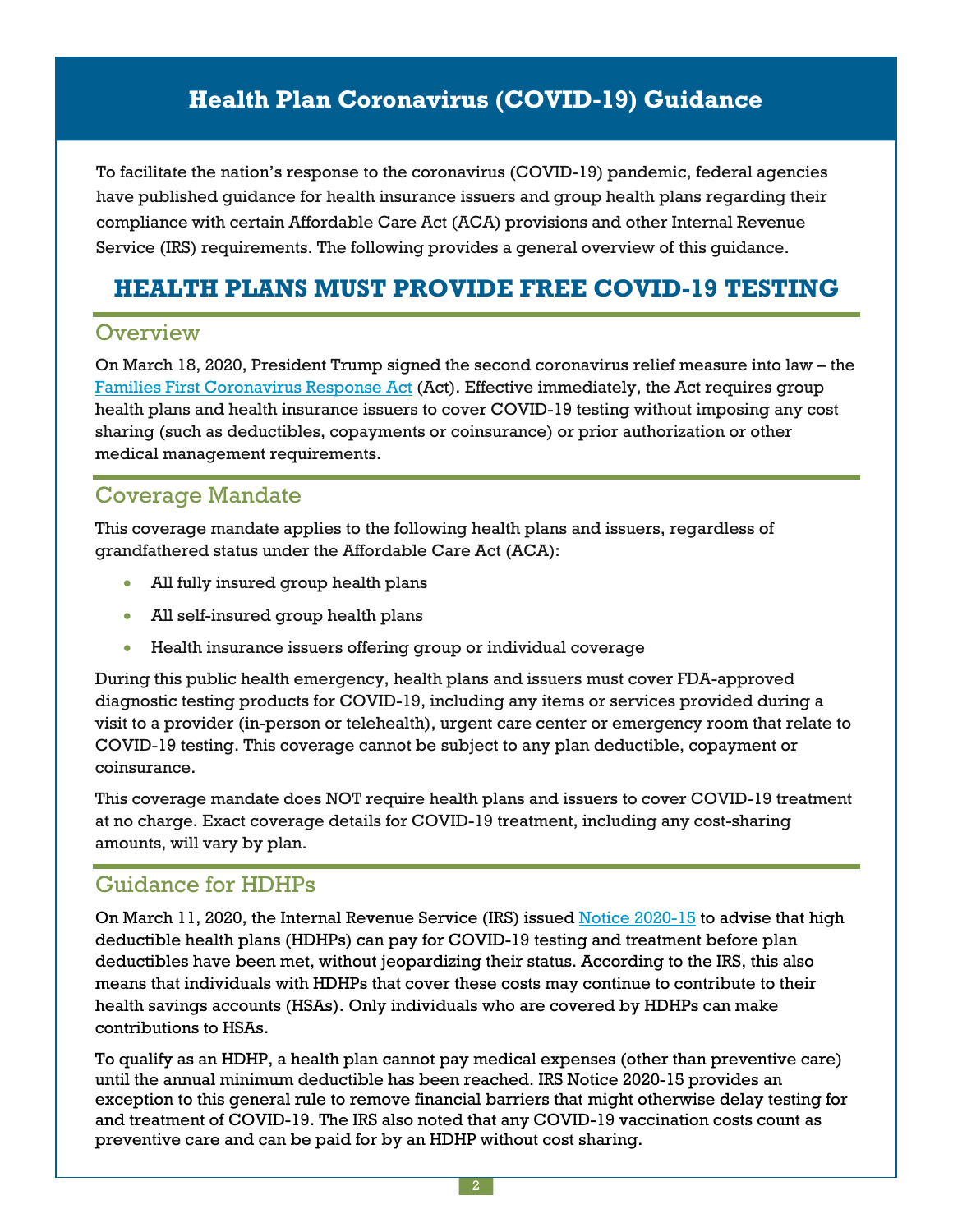## **ACA CORONAVIRUS GUIDANCE**

The Centers for Medicare & Medicaid Services (CMS) has issued a number of frequently asked questions (FAQs) on the coronavirus (COVID-19) as it relates to various Affordable Care Act (ACA) provisions. CMS' FAQs are included below.

### FAQS on Essential Health Benefit Coverage and Coronavirus

On March 12, 2020, CMS issued the following [FAQs](https://www.cms.gov/CCIIO/Resources/Fact-Sheets-and-FAQs/Downloads/EHB-Benchmark-Coverage-of-COVID-19.pdf) on essential health benefit (EHB) coverage and the coronavirus (COVID-19). EHB is a core set of items and services under the ACA that:

- Reflects the scope of benefits covered by a typical employer; and
- Covers at least 10 specified categories of items and services.

#### *Q1. Does EHB currently include coverage for the diagnosis and treatment of COVID-19?*

A1. Yes. EHB generally includes coverage for the diagnosis and treatment of COVID-19. However, the exact coverage details and cost-sharing amounts for individual services may vary by plan, and some plans may require prior authorization before these services are covered.

Non-grandfathered health insurance plans purchased by individuals and small employers, including qualified health plans (QHPs) purchased on the Exchanges, must provide coverage for 10 categories of EHB. These 10 categories include, among other things, hospitalization and laboratory services. Under current regulations, each state and the District of Columbia generally determines the specific benefits that plans in that state must cover within the ten EHB categories. This standard set of state-determined benefits is called the EHB-benchmark plan. All 51 EHBbenchmark plans currently provide coverage for the diagnosis and treatment of COVID-19.

Many health plans have publicly announced that COVID-19 diagnostic tests are covered benefits and that they will waive any cost-sharing that would otherwise apply to the tests. Furthermore, many states are encouraging their issuers to cover a variety of COVID-19-related services, including testing and treatment, without cost-sharing. Other states have announced that health plans must cover the diagnostic testing of COVID-19 without cost-sharing and waive any prior authorization requirements for such testing.

#### *Q2. Is isolation and quarantine for the diagnosis of COVID-19 covered as EHB?*

A2. All EHB-benchmark plans cover medically necessary hospitalizations. Medically necessary isolation and quarantine required by and under the supervision of a medical provider during a hospital admission are generally covered as EHB. The cost-sharing and specific coverage limitations associated with these services may vary by plan. For example, some plans may require prior authorization before these services are covered or apply other limitations. Quarantine outside of a hospital setting (such as at home) is not a medical benefit, nor is it required as EHB. However, other medical benefits that occur in the home may be covered as EHB if they are required by and provided under the supervision of a medical provider (such as home health care or telemedicine), but this may depend on prior authorization or be subject to cost-sharing or other limitations.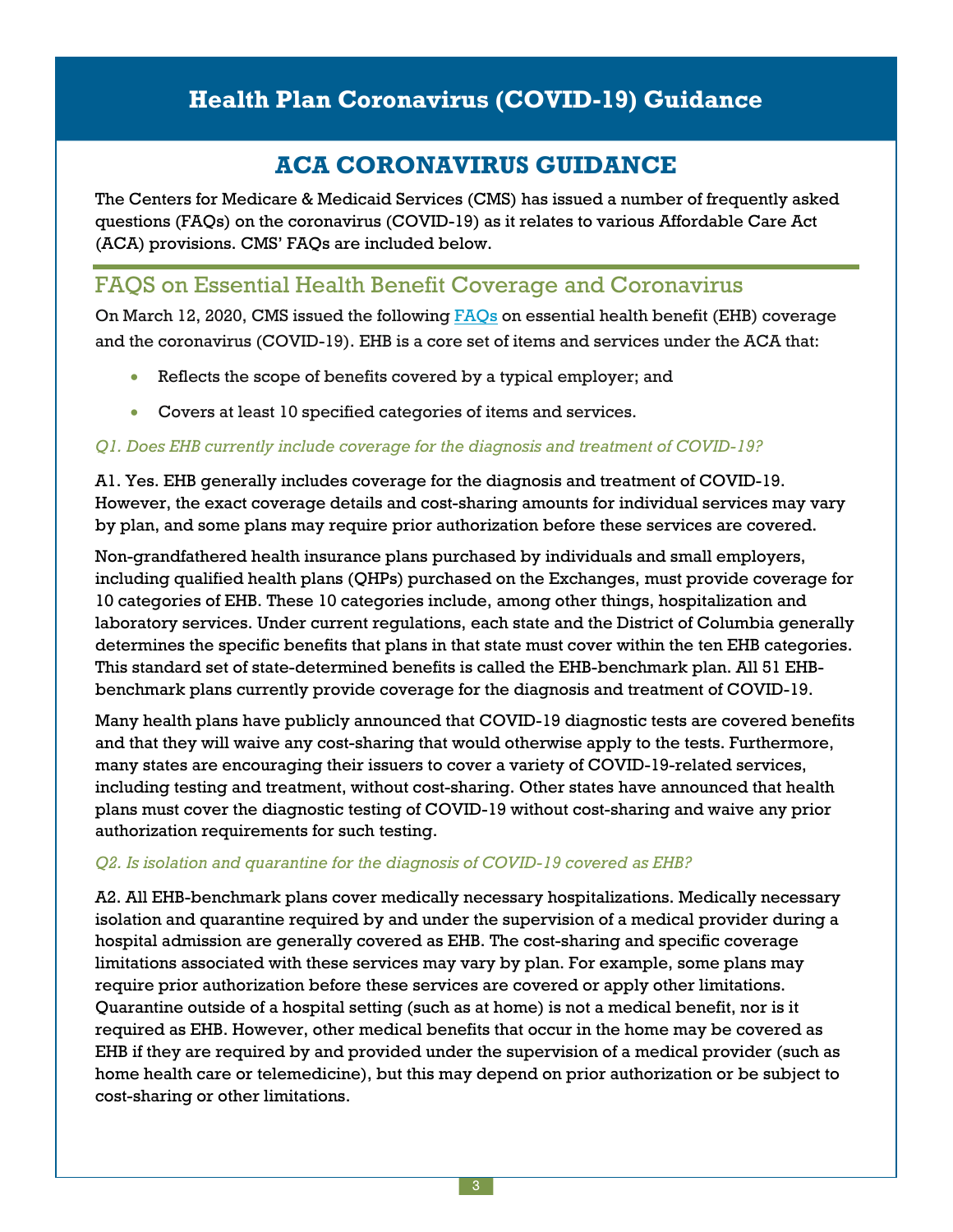#### *Q3. When a COVID-19 vaccine is available, will it be covered as EHB, and will issuers be permitted to require cost-sharing?*

A3. A COVID-19 vaccine does not currently exist. However, current law and regulations require specific vaccines to be covered as EHB without cost-sharing, and before any applicable deductible is met, if the Advisory Committee on Immunization Practices (ACIP) of the Centers for Disease Control and Prevention (CDC) recommends them. Under current regulations, plans are not required to cover a new vaccine until the beginning of the plan year that is 12 months after ACIP issues a recommendation for it. However, plans may voluntarily choose to cover a vaccine for COVID-19, with or without cost-sharing, prior to that date.

In addition, as part of a plan's responsibility to cover prescription drugs as EHB, as described above to cover ACIP-recommended vaccines, if a plan does not provide coverage of a vaccine (or other prescription drugs) on the plan's formulary, enrollees may use the plan's drug exceptions process to request that the vaccine be covered under their plan.

### FAQS on Catastrophic Plan Coverage and Coronavirus

On March 18, 2020, CMS issued the following [FAQs](https://www.cms.gov/CCIIO/Resources/Files/Catastrophic-Coverage-of-COVID-19.pdf) on catastrophic plan coverage and the coronavirus (COVID-19).

#### *Q.1 Do catastrophic plans currently include coverage for the diagnosis and treatment of COVID-19?*

A1. Yes. Catastrophic plans must cover the essential health benefits (EHB) as required by ACA Section 1302(b), subject to certain limitations. However, the exact coverage details and costsharing amounts for individual services may vary by plan, and some plans may require prior authorization before these services are covered. EHB generally includes coverage for the diagnosis and treatment of COVID-19. For general information about EHB coverage of COVID-19, please refer to CMS' FAQs on EHB Coverage and the Coronavirus (above).

While catastrophic plans are required to cover EHB, they are also subject to certain limitations under ACA Section 1302(e) that address catastrophic plan coverage of EHB, including related cost-sharing requirements. A catastrophic plan may not provide coverage of EHB before an enrollee meets their catastrophic plan deductible for that applicable plan year, except as follows:

- A catastrophic plan must provide coverage for at least three primary care visits per year before reaching the deductible; and
- A catastrophic plan may not impose any cost-sharing requirements (such as a copayment, coinsurance or deductible) for preventive services.

#### *Q2. In light of the public health emergency posed by COVID-19, will HHS allow issuers of catastrophic plans to provide coverage for the diagnosis and treatment of COVID-19 even before enrollees meet plan deductibles?*

A2. Yes. To facilitate the nation's response to COVID-19, until further notice, HHS will not take enforcement action against any health insurance issuer that amends its catastrophic plans to provide pre-deductible coverage for services associated with the diagnosis and/or treatment of COVID-19. HHS encourages states to take a similar enforcement approach and would not consider a state to have failed to substantially enforce ACA Section 1302(e) if it takes this approach.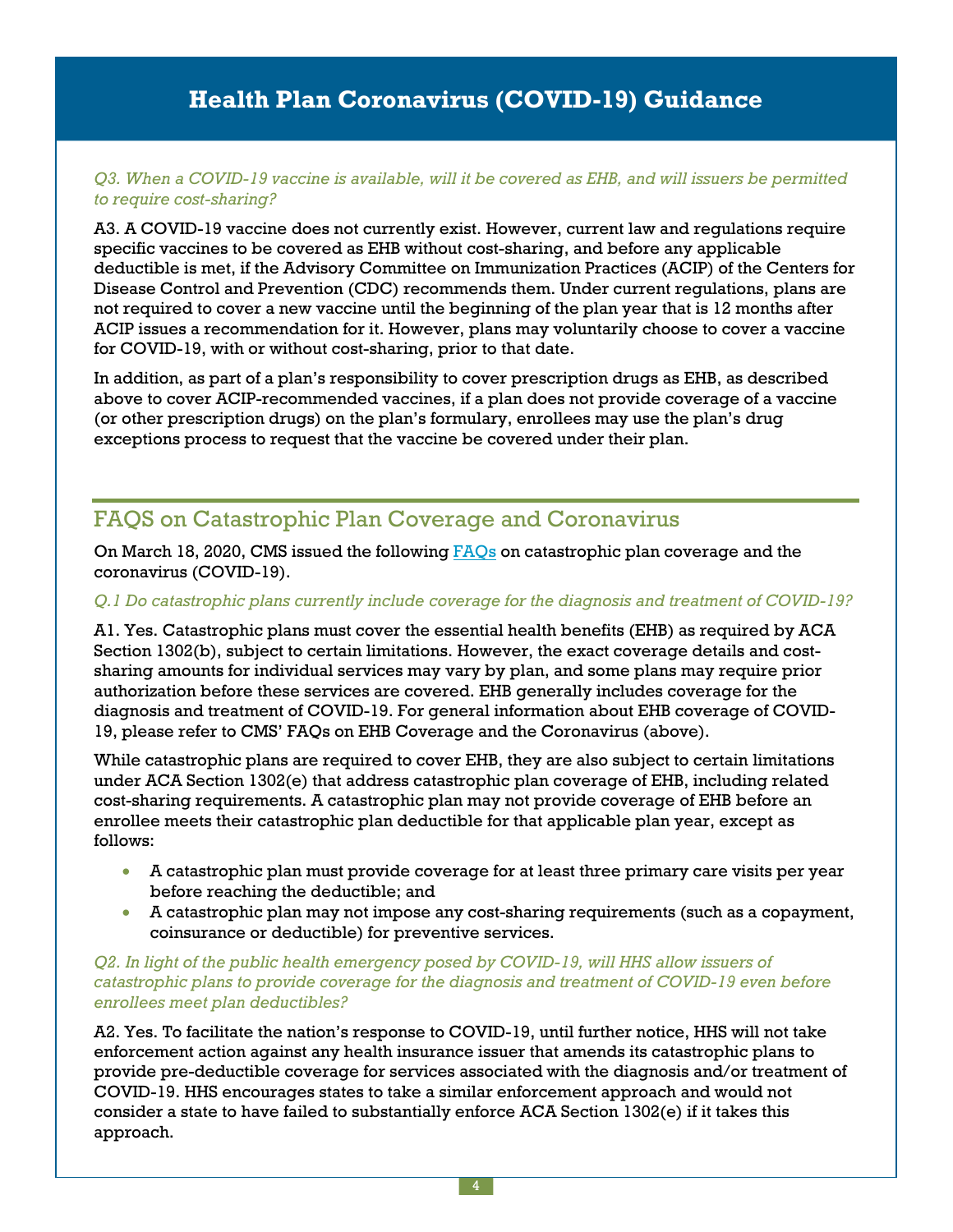Issuers generally may not modify the health insurance coverage for a product mid-year. However, HHS will not take enforcement action against any health insurance issuer that changes the benefits or cost-sharing structure of its plans mid-year to provide pre-deductible coverage for services related to the diagnosis and/or treatment of COVID-19, and encourages states to do the same. This non-enforcement does not apply to actions issuers take to limit or eliminate non-COVID-19 benefits to offset the costs of increasing the generosity of COVID-19 benefits.